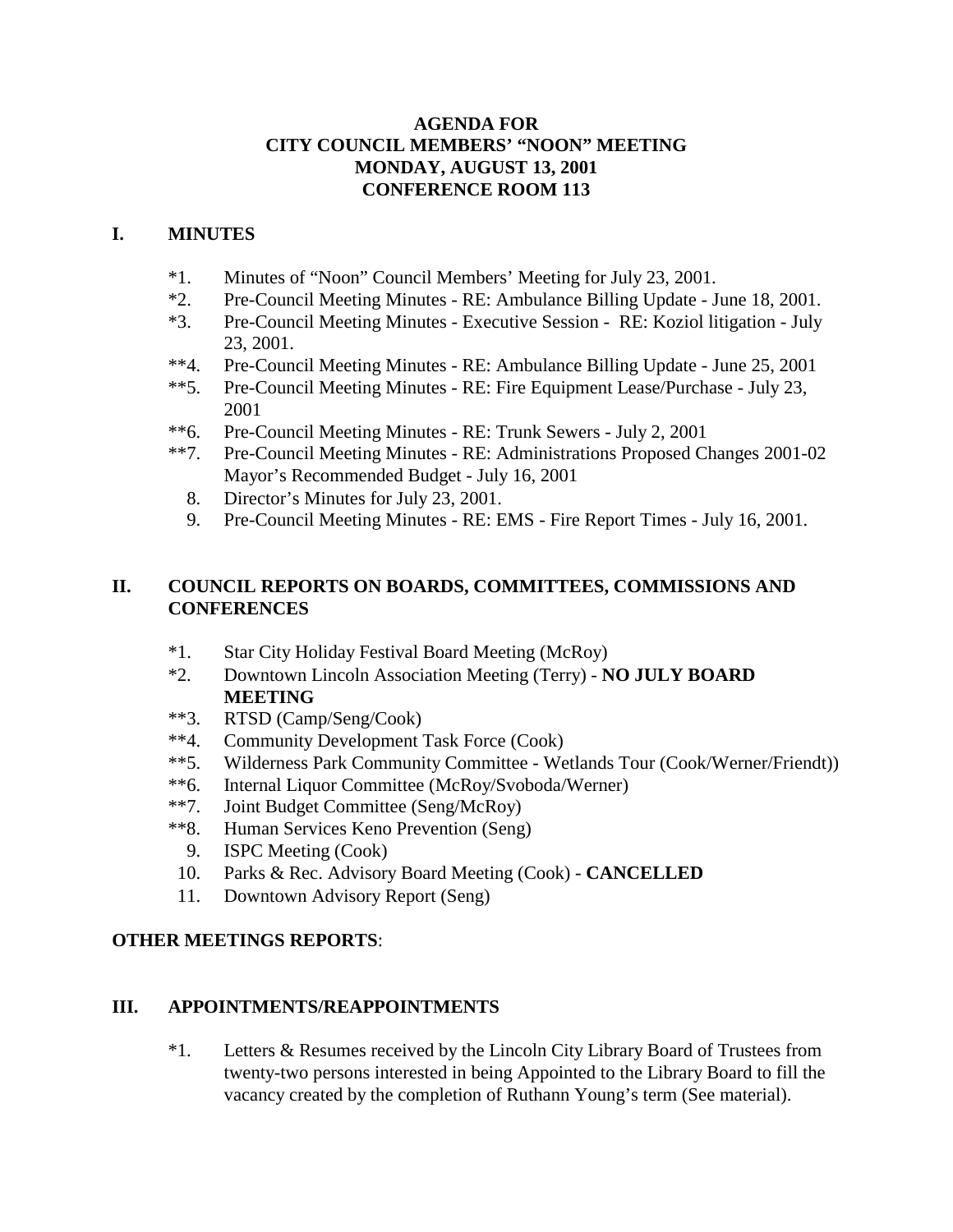**\*\*2. Appointments/reappointments of Council Members for Soon to Expire Terms on Railroad Transportation Safety District; (Terms Expire 08-31-01) Appointment/reappointment of Council Member to Public Building Commission - new term thru 08-01-05 (Term to Expire 08-01-01) Appointment/reappointment of Council Member to Joint Budget Committee (2 Year Term) (Old Term Expires 08-31-01) (See attached listing)**

# **IV. MEETINGS/INVITATIONS**

- 1. Additional Planning Meeting on Saturday, August 25, 2001 9:00 a.m. to Noon at the LLWC Office, 440 S.  $8<sup>th</sup>$  Street, Suite 100 – Dress casually - we'll have coffee available. Please bring a snack and/or a drink if you'll need a mid-morning pickyou-up! – Please RSVP to Karen at 441-7716 as to whether or not you can join us. (See Invitation).
- 2. Savannah Pines at Williamsburg Village Savannah Pines is a new luxury retirement center located at 3900 Pine Lake road in Lincoln. We are planning our grand opening for Sunday, September 9, 2001 (the week end of the Notre Game Football Game at UNL). We would like to extend an invitation to you to attend our "Ribbon Cutting Ceremony" at 2:00 p.m. on September  $9<sup>th</sup>$ . (See Invitation).
- 3. 2001 Lincoln Interfaith Council Interfaith Leadership Award Banquet Sunday, October 28, 2001 - And Honoring: Reverend Dr. Joel Gajardo "Devotion to Religion, Distinction of Career, and Dedication to Community" – Reception at 5:00 p.m.– Dinner & Program at 6:00 p.m., Coleen Seng, Mistress of Ceremonies - Seats at \$35.00 per Person – (See Invitation).
- 4. The Lincoln Chamber of Commerce will host its Celebrate Business Luncheon on Tuesday, September 11, 2001 at The Cornhusker Hotel. This event recognizes local business with such awards as fastest growing business, outstanding minority owned and woman-owned businesses, small business of the year & personal citizenship awards. They invite you to be their guest at this event. The reception will begin at 11:15 a.m. followed by the Noon Luncheon/Awards Program. Please call Tera Pugh with your attendance plans by Friday, August  $24<sup>th</sup>$  (See Material).
- 5. The Snell Lecture Series Presents Dr. Susan Phillips University of Nebraska College of Business Administration - Snell Lecture and Luncheon - On Monday, October 1, 2001 at Noon at the Wick Alumni Center – Please respond no later than September  $24<sup>th</sup>$  to Marilyn Hoskins at  $472-3382-\$5.50$  per person (See Invitation).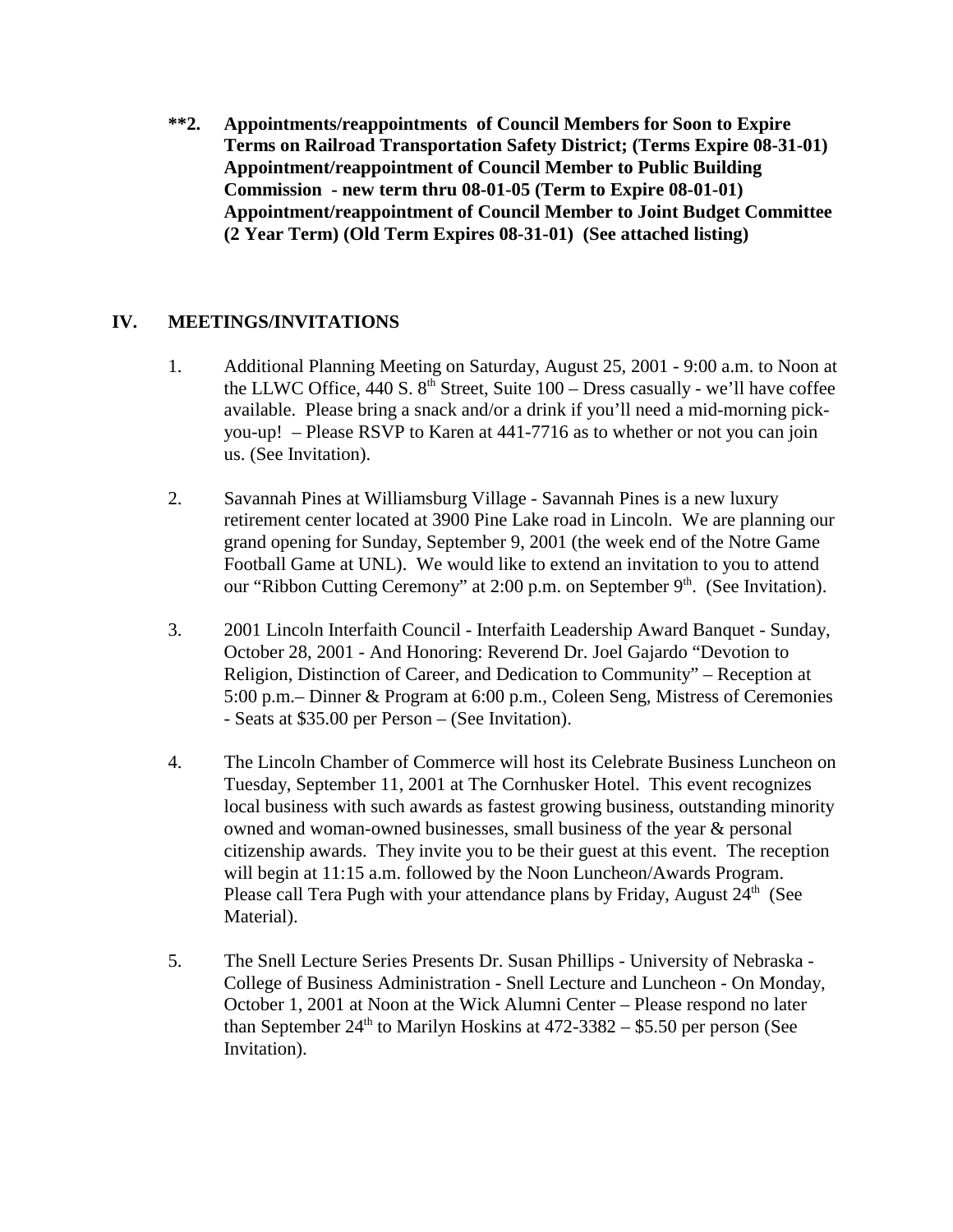# **VI. REQUESTS OF COUNCIL FROM MAYOR** - **NONE**

# **VII. MISCELLANEOUS**

- \*\*1. FINAL DISCUSSION Reschedule the 911 Tour**.** 
	- 2. Discussion on Council's Media Release website (See Attachments).

#### **VIII. ADJOURNMENT**

\* - From 07-30-01 \*\*- From 08-06-01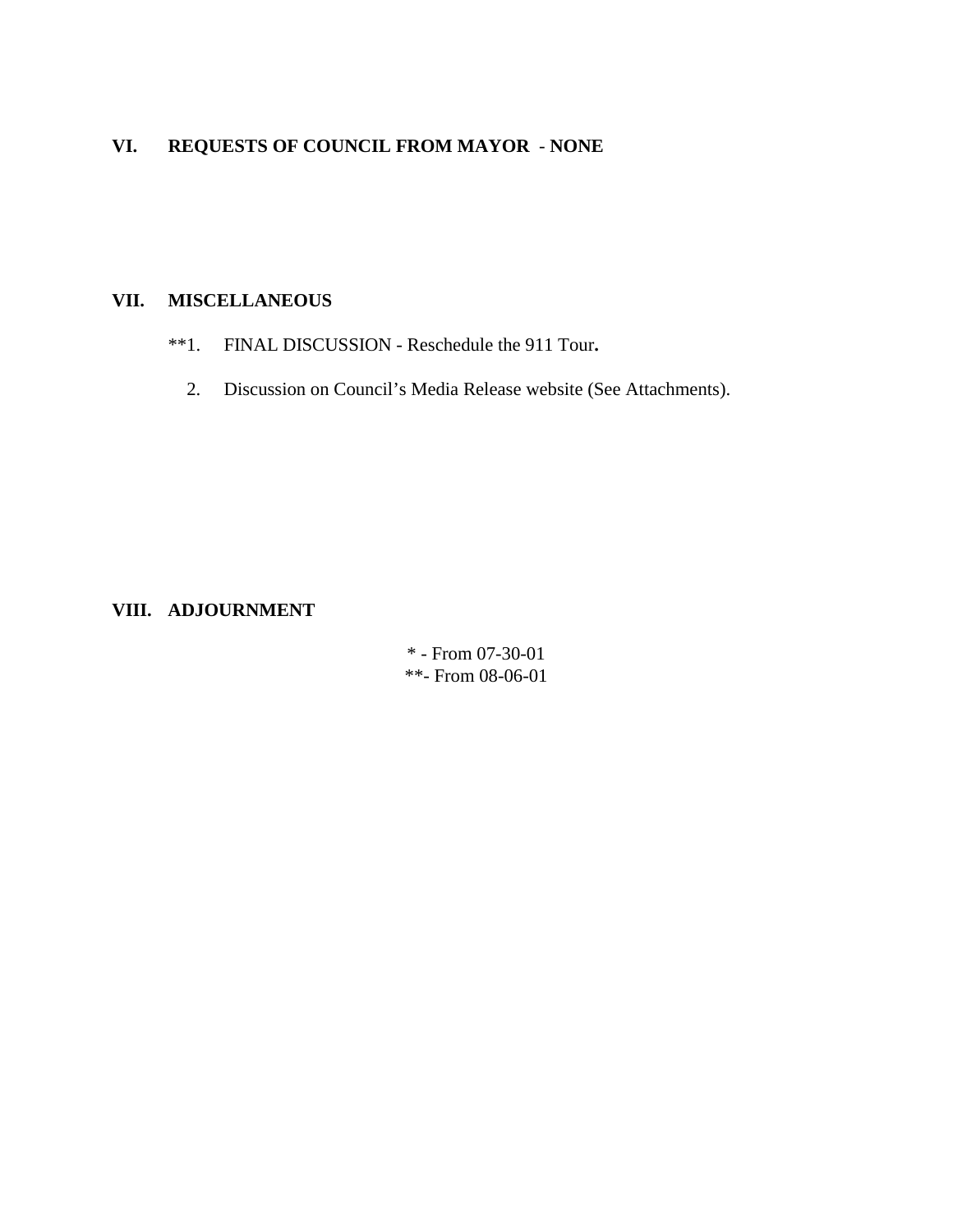CA81301/jvr/tjb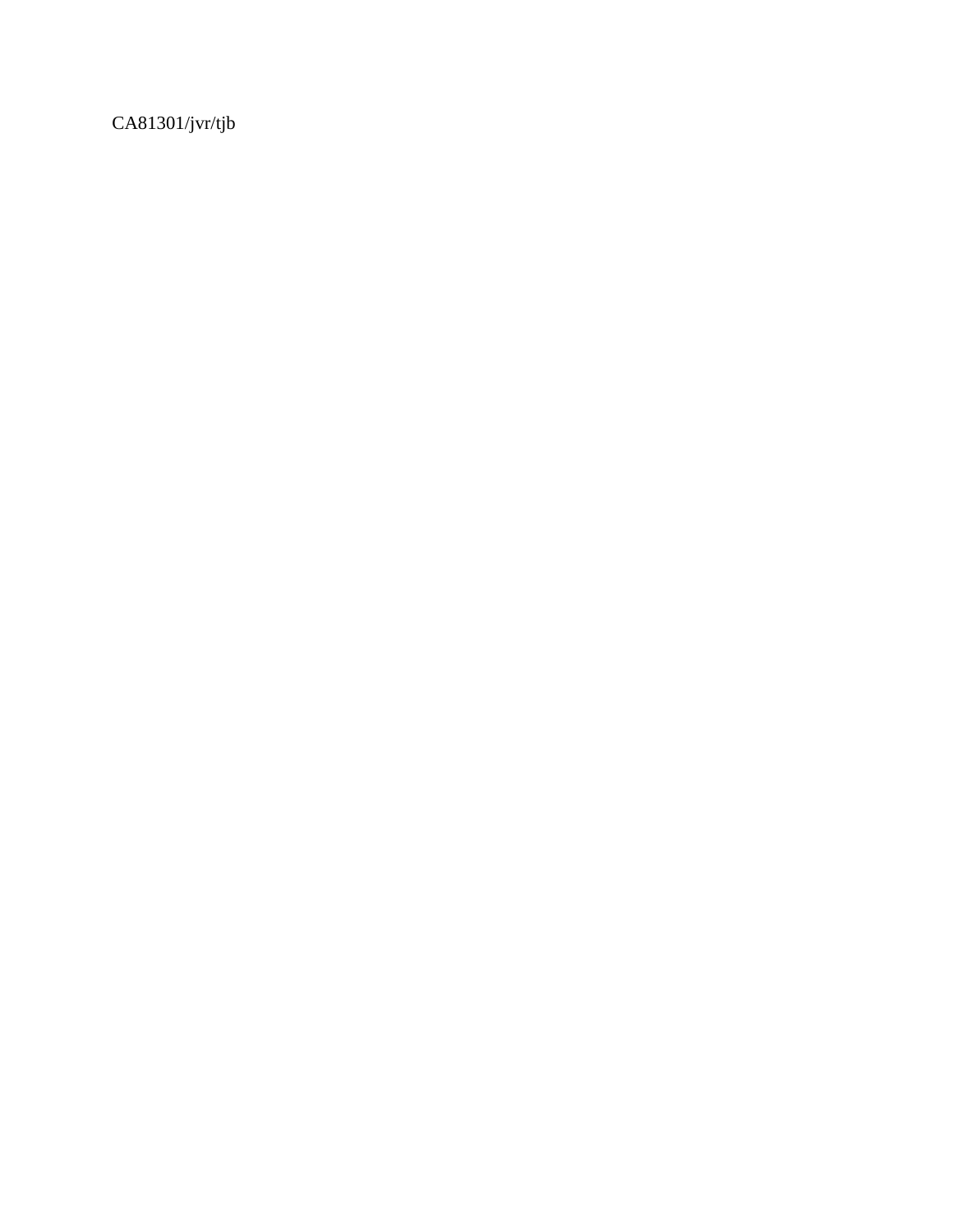# **MINUTES CITY COUNCIL MEMBERS' "NOON" MEETING MONDAY, AUGUST 13, 2001** *CONFERENCE ROOM 113*

**Council Members Present:** Annette McRoy, Chair; Jonathan Cook, Vice-Chair; Jon Camp, Coleen Seng, Ken Svoboda, Terry Werner; ABSENT: Glenn Friendt.

**Others Present:** Mark Bowen, Ann Harrell, Mayor's Office; Dana Roper, City Attorney, Don Herz, Finance Director; Darrell Podany, Aide to Council Members' Friendt, Camp and Svoboda; Joan Ray, Council Secretary; Chris Hain, *Journal Star* representative.

# **I. MINUTES**

- \*1. Minutes of "Noon" Council Members' Meeting for July 23, 2001.
- \*2. Pre-Council Meeting Minutes RE: Ambulance Billing Update June 18, 2001.
- \*3. Pre-Council Meeting Minutes Executive Session RE: Koziol litigation July 23, 2001.
- \*\*4. Pre-Council Meeting Minutes RE: Ambulance Billing Update June 25, 2001
- \*\*5. Pre-Council Meeting Minutes RE: Fire Equipment Lease/Purchase July 23, 2001
- \*\*6. Pre-Council Meeting Minutes RE: Trunk Sewers July 2, 2001
- \*\*7. Pre-Council Meeting Minutes RE: Administrations Proposed Changes 2001-02 Mayor's Recommended Budget - July 16, 2001
	- 8. Director's Minutes for July 23, 2001.
	- 9. Pre-Council Meeting Minutes RE: EMS Fire Report Times July 16, 2001.

 Mr. Jonathan Cook, Council Vice-Chair, requested a motion to approve the above-listed minutes. Jon Camp moved approval of the minutes as presented. The motion was seconded by Ken Svoboda and carried by the following vote: AYES: Jon Camp, Jonathan Cook, Annette McRoy, Coleen Seng, Ken Svoboda, Terry Werner; NAYS: None; ABSENT: Glenn Friendt

# **II. COUNCIL REPORTS ON BOARDS, COMMITTEES, COMMISSIONS AND CONFERENCES -**

\*1. STAR CITY HOLIDAY FESTIVAL BOARD (McRoy) Ms. McRoy reported that the Events Coordinator whom the Updowntowners had hired to do the parade as well as some other downtown events, recently resigned her position. However, Michael Carpenter graciously volunteered to take over the parade coordination at this point. The Board had an emergency meeting because they are behind in their sponsorships. So, the sponsor list was divided among the Board Members for contacts, and things are back on schedule. They have advertised for a new Events Coordinator, looking for a local person who would have plenty of local contacts. The parade is on schedule and proceeding well.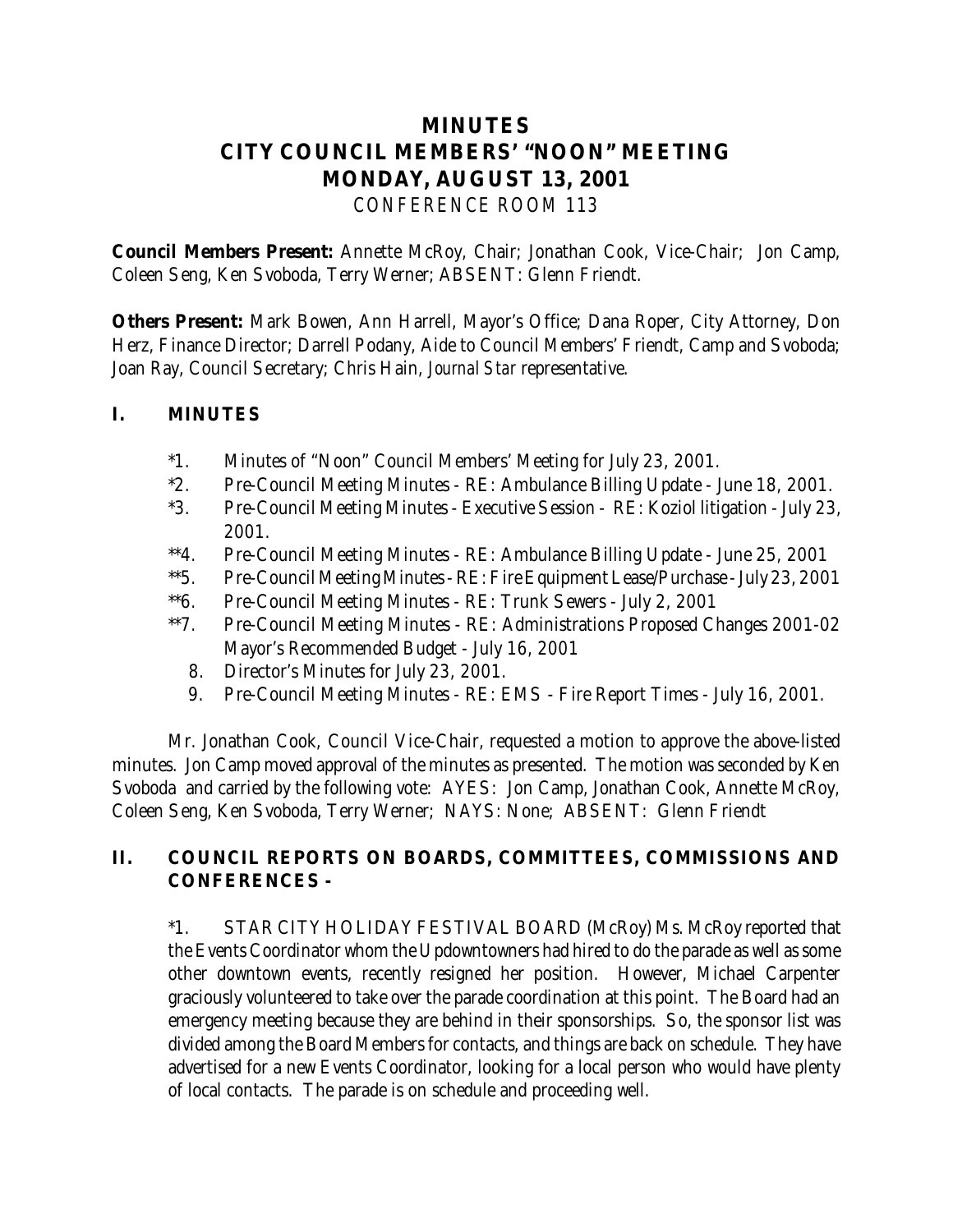Mr. Camp noted that the Haymarket area was down in event sponsorships due in part to some changes in ownership of some of the large financial institutions in the City; and secondly, just the economy - people are currently pulling back a little. He noted that the Star City Parade may experience some of this slow-down as well.

Ms. McRoy noted that the parade is in good shape, though they have experienced some minor set backs that no one had expected.

Mr. Cook asked if Mr. Camp's comments suggested that large national corporations are less generous than local ones? Mr. Camp responded that the comments he has heard indicated that local ownership tends to be more involved [in local events and concerns] than out of town ownership. It's just an observation and a fact of life that we need to be cultivating more local sponsors. Council Members agreed that the economy probably had a large impact on drop in sponsorship as well.

#### \*2. DOWNTOWN LINCOLN ASSOCIATION (Werner)) - **No July Board Meeting**

\*\*3. RTSD (Camp/Seng/Cook) Ms. Seng reported that there was absolutely no public input at the RTSD Budget Hearing. No one came forward to speak! There is an approximate \$60,000.00 operating budget; but then there is also about \$7,000,000 worth of large upcoming projects.

The 3rd and "A" Street is the number one issue right now. The Antelope Valley project also has a great deal of money being put into the railroad crossings each year.

Mr. Camp reported that they passed a resolution to go with the maximum of \$.26 for the 2.6 mil levy. The County Board, though, has the final decision on that. Ms. Seng noted that she thought they had taken it back down, so she did not think it will be what was discussed at RTSD. Mr. Camp stated that they had to find \$.15 from somewhere. If they do that, the City could work with that. Ms. Seng noted that they do final budget approval in September or late August.

\*\*4. COMMUNITY DEVELOPMENT TASK FORCE (Cook) No Report

# \*\*5. WILDERNESS PARK COMMUNITY COMMITTEE - WETLANDS TOUR (Cook/Werner/Friendt)) - CARRY OVER TO NEXT WEEK

\*\*6. INTERNAL LIQUOR COMMITTEE (McRoy/Svoboda/Werner) Ms. McRoy reported that the major points covered at that meeting were on Studio 14 and the results of the Ultimate Fight Night decision. If they don't appeal the Commissions ruling, they close on the  $24<sup>th</sup>$  or  $25<sup>th</sup>$  of August. There was an update on the Fight Night and the number of citations that were issued for Studio 14.

Mr. Svoboda stated that he had been in contact with the owner of the building, and as of last week, there was a deadline of Friday for the operator of Studio 14 to take care of back [inaudible] financial obligations or not. Mr. Svoboda was not quite sure where we stand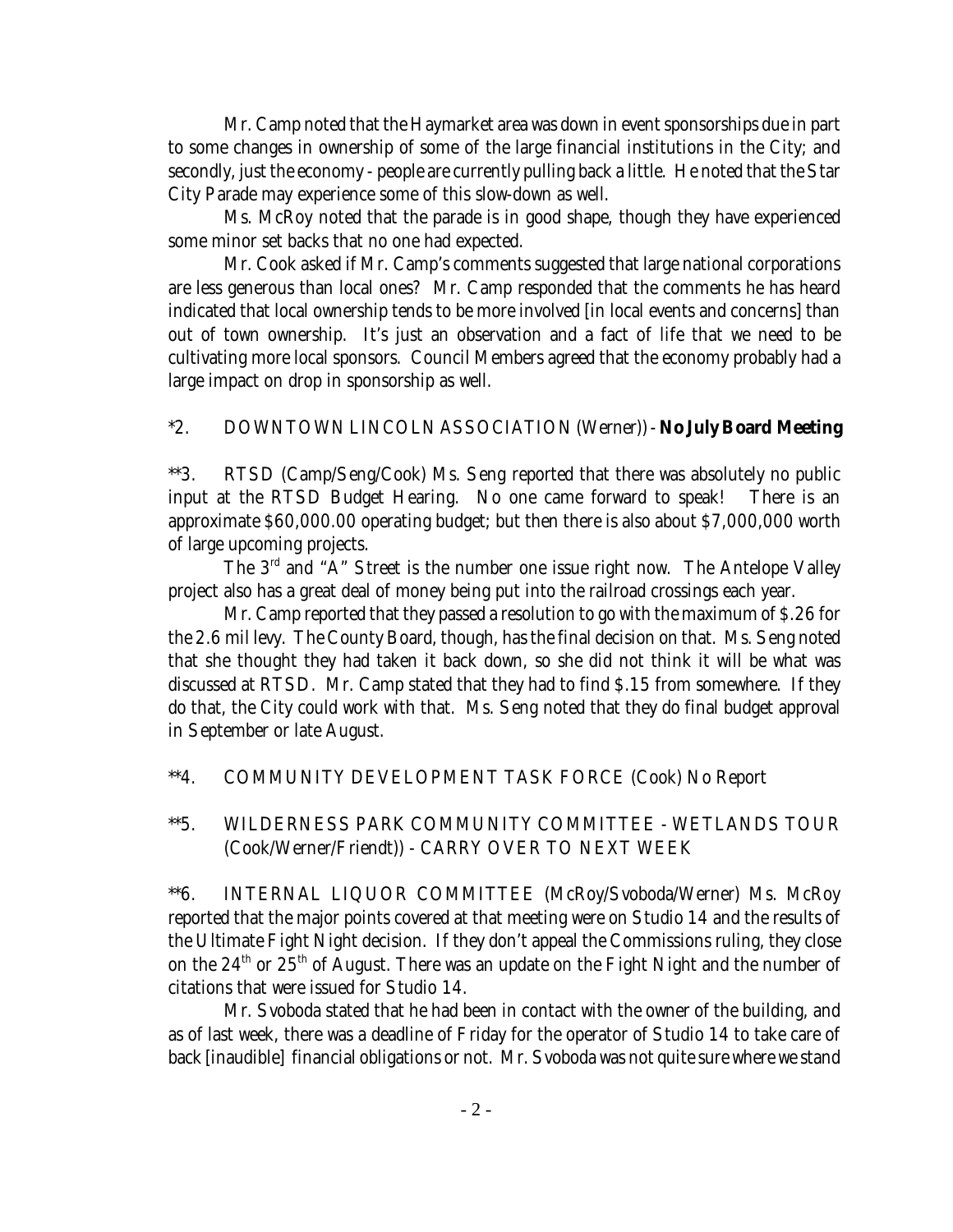on that, because if the operator did not meet that obligation, he would be evicted. If he met the obligation, he had a fairly lengthy list of things that he would have to do in order to stay open; these partly included his maintaining only employment, but *no ownership* in the establishment. This would change the liquor license over to a different party and he would be completely out of the ownership. Mr. Svoboda wondered if that would include his moving out, since he was currently living there. Mr. Svoboda stated that he had not heard if the operator had made his financial obligations at this time, or not.

Ms. McRoy asked that she be made aware of circumstances as they became known. Ms. McRoy indicated that she did not feel even a change in ownership would alleviate the present concerns. It is generally hoped that everything can be settled prior to the start of this School Season. Mr. Svoboda stated that every avenue is being investigated to get the situations resolved. Ms. McRoy indicated that Studio 14 was the largest capacity night club in Lincoln which added to the problems.

Mr. Svoboda noted that the final discussion at the meeting had involved looking at following a different set of procedures for the liquor resolutions on the Formal Council Agenda by not holding the applicant's hands and walking them through the process unless it is a first time, non-profit applicant. Some of these people who are coming forward on a regular basis and who are doing liquor resolutions and requests routinely, are having to be walked through the process and do not have the proper information for the Council to make a decision. The general consensus was `let's stop this' and require the applicants to become adults and do this in a professional manner - or just be denied until they get it right.

If they hold a current liquor license, and they're doing this for a living, they ought to know the rules. Mr. Svoboda felt if they miss the public hearing meeting - he'd like to say Council doesn't vote on anything unless they are there to actually answer questions. Mr. Werner noted that since they are not required to be at the meeting, he could not support a denial simply because they weren't at the meeting. Council agreed that this was true, also noting that if Council merely deferred a license for an upcoming event which was just a week away, that would essentially deny the license and the event.

#### \*\*7. JOINT BUDGET COMMITTEE (Seng/McRoy)

\*\*8. HUMAN SERVICES KENO PREVENTION (Seng) Ms. Seng requested that she be allowed to make her report on Items 7 and 8 jointly. Ms. Seng, reporting on the Keno Prevention Fund meeting first, informed Council that there were 21 requests totaling \$130,000 for the \$50,000 Keno Funds available. Obviously, some were told "no" and all had their requests lowered, except for two continuations. The most any group could apply for is \$7500.

Concerning the JBC meeting, the Common meeting discussion under the JBC Budget designation regarding the Willard Community Center's busing concerns have been resolved. Ms. Seng noted that the busing situation did get approved at the School Board level. She thought they were getting some relief there.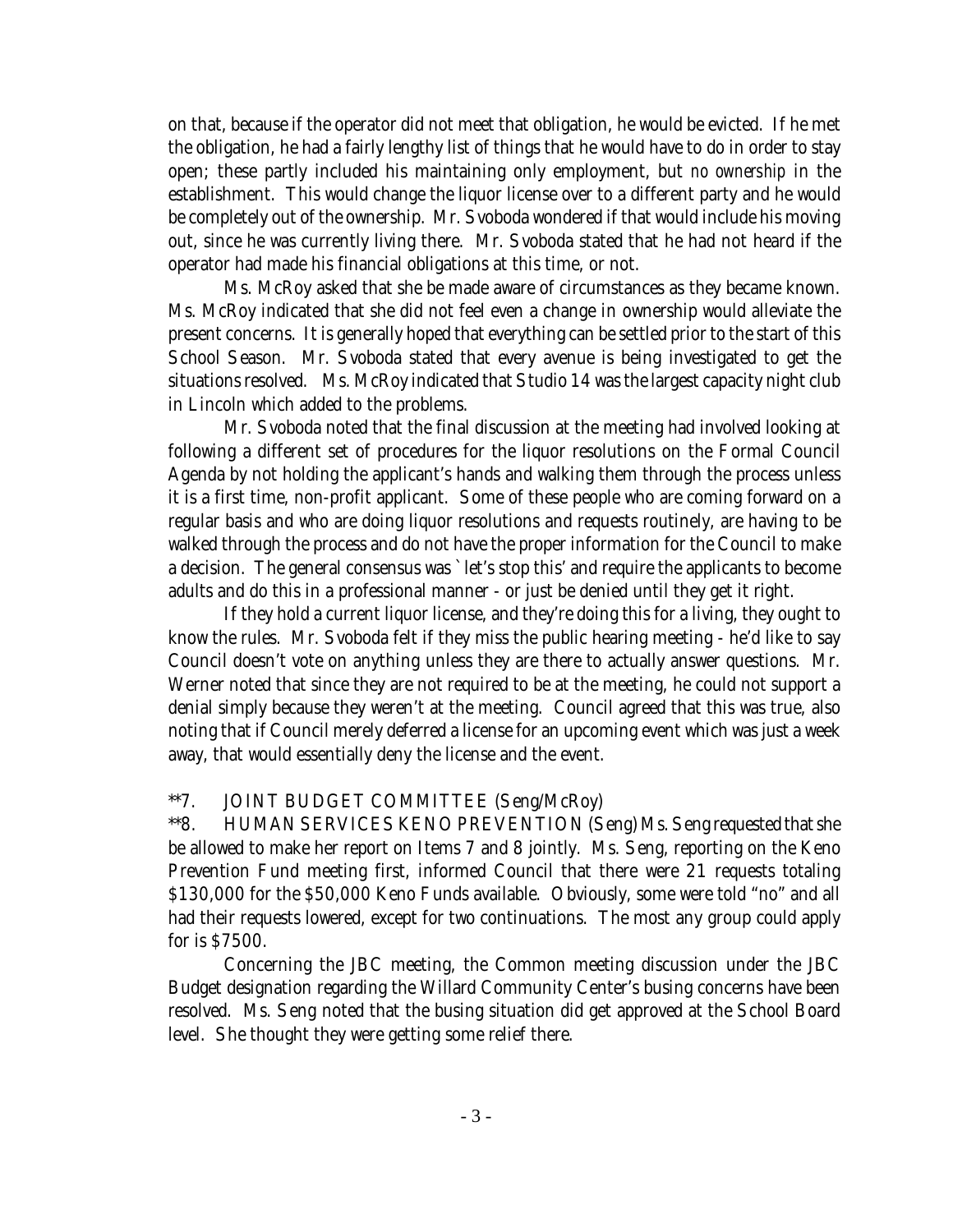She reported that they had spent some time with the C-SIP process. This is the group from the University that is running the process; they're meeting on a very regular, fantastic schedule. Ms. Seng noted that the next meeting of the JBC would be held on October  $5<sup>th</sup>$  at 8:15 a.m.

9. ISPC (Cook) No Report - Schedule conflict with Budget Vote

#### 10. PARKS & REC. ADVISORY BOARD Meeting (Cook) - **CANCELLED**

11. DOWNTOWN ADVISORY REPORT (Seng) Ms. Seng noted that the Mayor had gone over most of that. There were three proposals that had come through [on the Old Federal Building]. The Downtown Advisory Group went through those three proposals and made a recommendation to the Mayor. It is in the Mayor's hands right now. There was an article in the paper on this which Ms. Seng believed Council Members had probably read.

Now, there will be a meeting coming up where the Advisory Group will be meeting jointly with the Mayor and with one Group that has made application on the proposal. She noted that all of the three that were reviewed were very concerned about the Court Room and all dealt with housing in one form or another. Some dealt with Commercial in the lower level. The Building Commission will have to take a look at it, but this is the City's building, so the final decision and responsibility lies with the Mayor.

Mr. Camp asked what type of subsidies the three proposals offered. Ms. Seng answered that they were all a little bit different, because it depended upon what they're doing; and they're talking about Tax Increment Financing. The thing that bothered Ms. Seng is that the same architectural firm is winding up with the group that is from out of town. When we started we had four proposals and we had two of the firms involved with it, being on two different proposals at the same time. She surmised that that was just the way it is in the real world.

Mr. Camp asked which was the fourth group that had pulled out. Ms. Seng noted that she believed it was the Arter Group that had pulled out, adding that there would be a more in depth report on this at the Public Building Commission meeting.

#### OTHER MEETINGS REPORTS: -

PUBLIC BUILDING COMMISSION Ms. Seng noted that the Building Commission met once for a very short meeting and was willing to give approval on getting involved in a relocation study for the North Block. She noted that they had really given a lot of direction to Don Killeen to work with the `Bone Appetit' owners. She noted that this is a state program which the City is required to follow; so they were [inaudible] moving forward.

Tomorrow we have another Public Building Commission meeting and there will be a lot more to report after that one.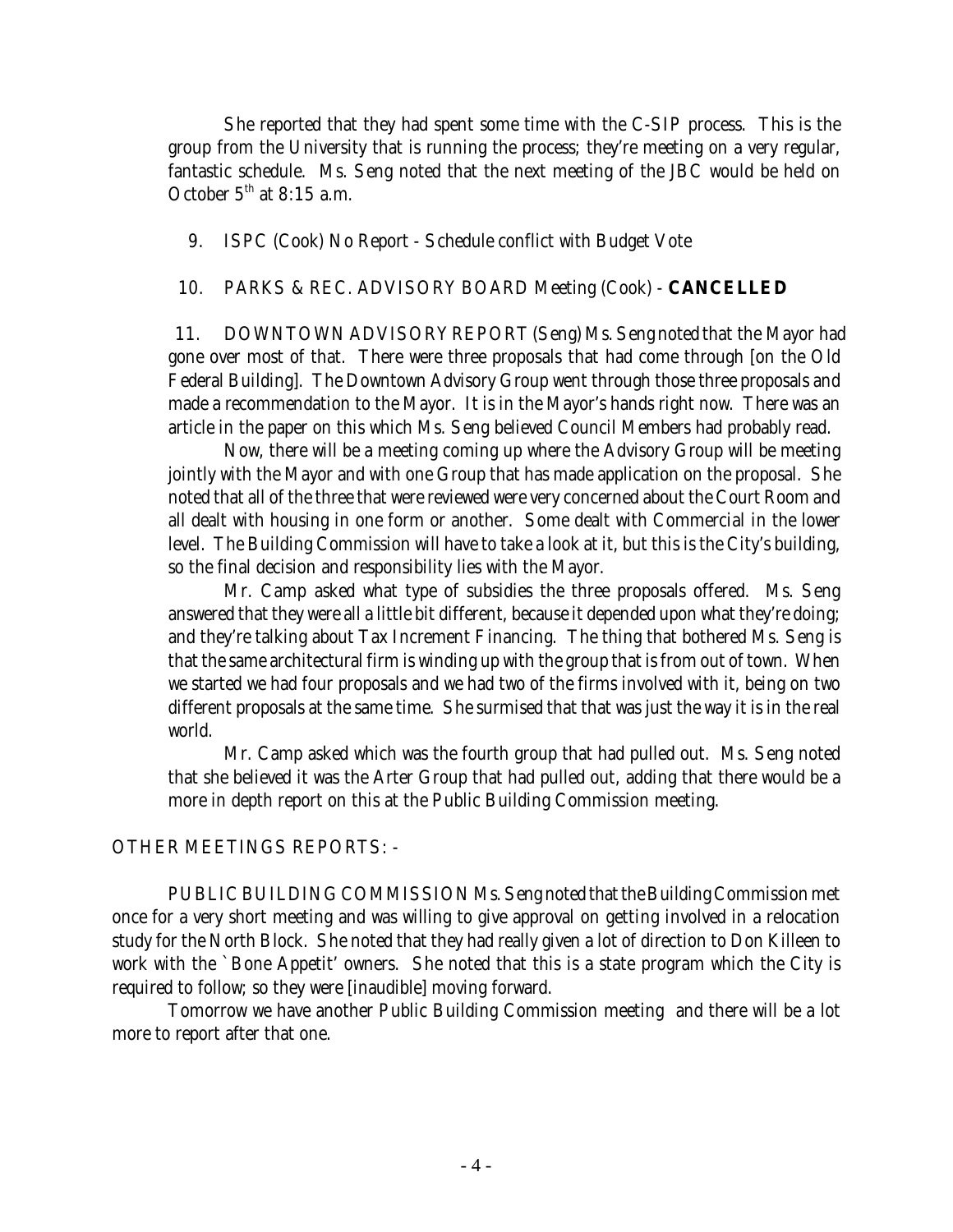THE MOBILE HOME PARK MEETING - Ms. McRoy reported that there had been a meeting with City Departments and the developer/owner of the Mobile Home Park. They met with about an 80 person over-flow crowd at the motel right there.

The project is before the Planning Commission right now and Ms. McRoy had received several phone calls from constituents in the Park before, so they called to see what she could do. The Planning Commission had delayed it at the time and encouraged the architect and developer to meet with the residents. Their main concern was how long a time would they have 'til they had to move out.

Ms. McRoy reported that the developer had platted 12 units, but only has commitment for one building. Right now that is the only plan he is doing. And this would not involve moving any currently occupied mobile homes. It is an on-going concern for a lot of elderly and low-income people who have been living there for thirty years or so. They understand that he can do whatever he wants within the zoning ordinances, but are just wondering about the length of time they'll have before the development impacts their homes. They're having their own meetings.

Urban Development doesn't do a lot of work with mobile home units unless it's an emergency; so there are CDBG Funds available, but only on an emergency basis. (Those are grants and not loans, but money for basic needs.) The Housing Authority was there and explained the process of how to go about getting help and the waiting list and etc. Ms. McRoy thought the best bet for some people would be to go to the Housing Authority for resolution of some of these issues.

Ms. McRoy felt that the developer seemed to be very honest and truthful. He couldn't give a commitment, but if he doesn't have any building plans himself, we can't really press him for something he doesn't have. He noted that the land had been in his family for 50 years or so and he had no intention to sell it to an outsider. He stated that he might trade it to a family member for business reasons, but would never sell to an outsider.

Ms. McRoy explained that this is just an update on an issue that is in the news quite a bit.

Mr. Werner noted that the tenants are on a month to month lease now. He observed that if the Housing Authority has a waiting list, it really kind of leaves these people in a difficult position.

Ms. McRoy said that she felt badly for them, but.... Ms. Seng noted that they have always been vulnerable, isn't that right? Ms. McRoy and Mr. Werner agreed. Ms. McRoy stated that the developer could only assure plenty of time -all the time that was wanted- to the resident of Lot #1. That's on the very end. If he's going to develop, he'll start at the other end, so that resident could see it coming.

Ms. McRoy indicated that she had talked with Building and Safety Department personnel, who said that the newspaper article is totally inaccurate. The facts are that there is not an ordinance that says you can't move a mobile home park that is past 15 years old. He checked it out and discussed it at length.

Mr. Camp stated then, the only issue is the cost of moving the unit. To do it, you just have to pay the costs. Ms. McRoy stated that she would get information out to the residents to give them the correct information.

Mr. Cook asked if there were openings in any other mobile home parks? Ms. McRoy stated that that had been discussed, noting that the owner of this park also owns Mark IV. She also noted that the owner was from Overland Park, Kansas.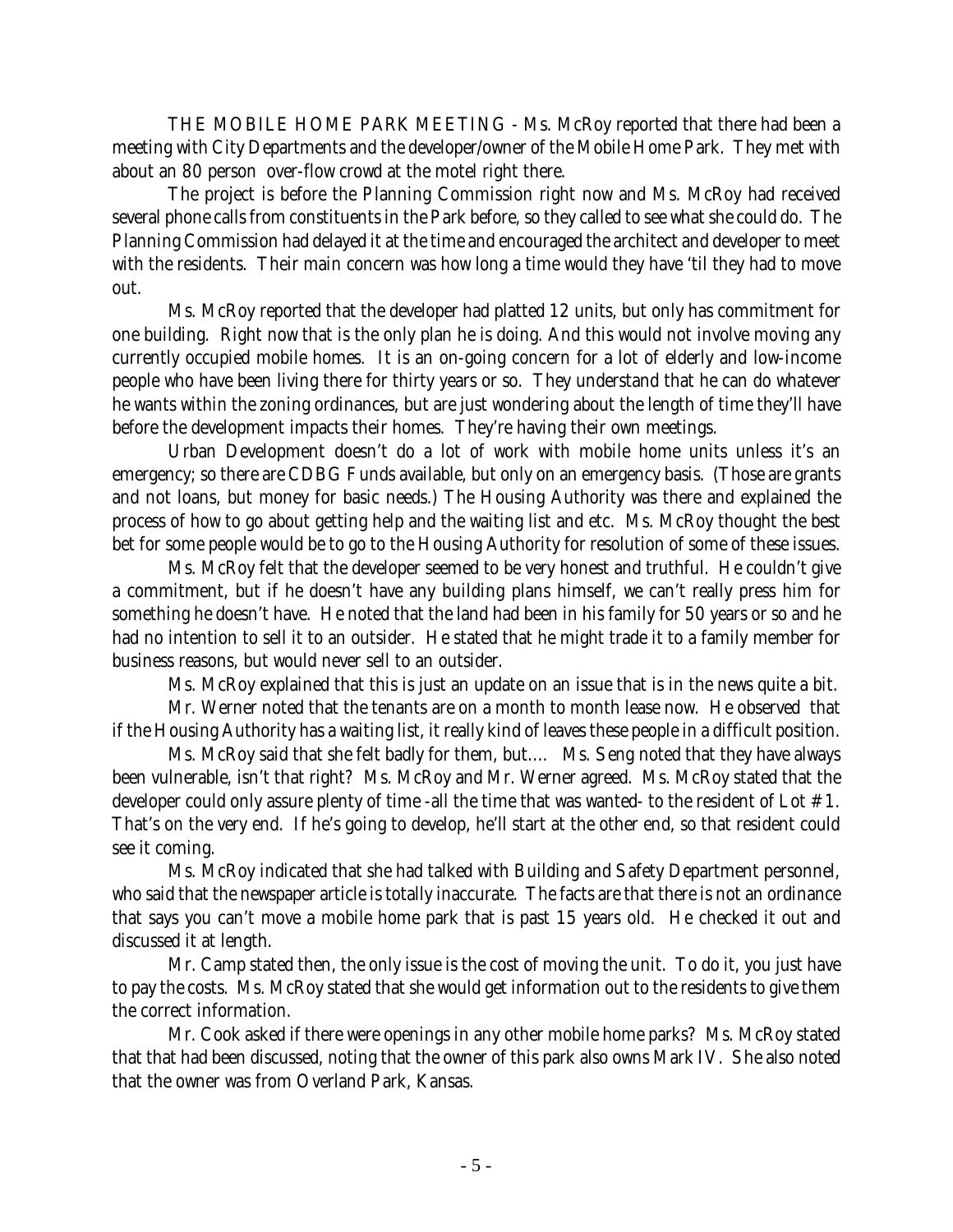## **III. APPOINTMENTS/REAPPOINTMENTS** -

\*1. Letters & Resumes received by the Lincoln City Library Board of Trustees from twenty-two persons interested in being Appointed to the Library Board to fill the vacancy created by the completion of Ruthann Young's term (See material). - *It was determined that this issue should be held over until next week to allow for more information gathering before a final decision was made.*

\*\*2. **Appointments/reappointments of Council Members for Soon to Expire Terms on Railroad Transportation Safety District; (Terms Expire 08-31-01) Appointment/reappointment of Council Member to Public Building Commission - new term thru 08-01-05 (Term to Expire 08-01-01); Appointment/reappointment of Council Member to Joint Budget Committee (2 Year Term) (Old Term Expires 08-31-01)** - *After a brief discussion of each appointment, the decision was made that the positions would be Re-appointed unless Mr. Friendt, who was absent for this meeting, had input that should be considered before making a final determination. This will be brought forward at the next "Noon" Meeting for Mr. Friendt's considerations, and Council's decisions.*

# **IV. MEETINGS/INVITATIONS** - Noted Without Significant Comment

# **V. COUNCIL MEMBERS**

**JON CAMP** - Mr. Camp requested that at some future "Noon" meetings, Council have more discussion about procedures with public hearings. He noted that with the recent public hearings in memory, he would like to review how much time Council allows people to spend on an issue. He noted that he has received comments from constituents who point out that it is always the same six people or so, over and over. Council agreed that this should be discussed and some determinations made. It was agreed to have this concern placed on the upcoming "Noon" agenda.

**JONATHAN COOK** - Mr. Cook shared with Council various materials he had brought from his travels in Sweden, including some art renditions, (not to mention some very fine chocolates.)

Mr. Cook added that, in regards to downtown development, what is being done in Gothenburg, Sweden is that they are constructing a tunnel. It reminded him of Antelope Valley a little bit, though this project is a \$700,000,000 and ours is just \$250,000,000.

He noted that he was not excited about the road going through the middle of downtown Lincoln, but what *they're* doing is eliminating the roads along the waterfront, turning that into parkland, making the are pedestrian friendly; and putting a giant tunnel underneath that part of their City. The tunnel goes down 30 meters deep, in the rock. Ms. Seng asked if that wasn't a conduit! [Laughter] Mr. Cook affirmed that it was a tunnel for traffic. He also noted that Gothenburg also has an outstanding mass transit program, stating that they rode trams all the time during their stay there.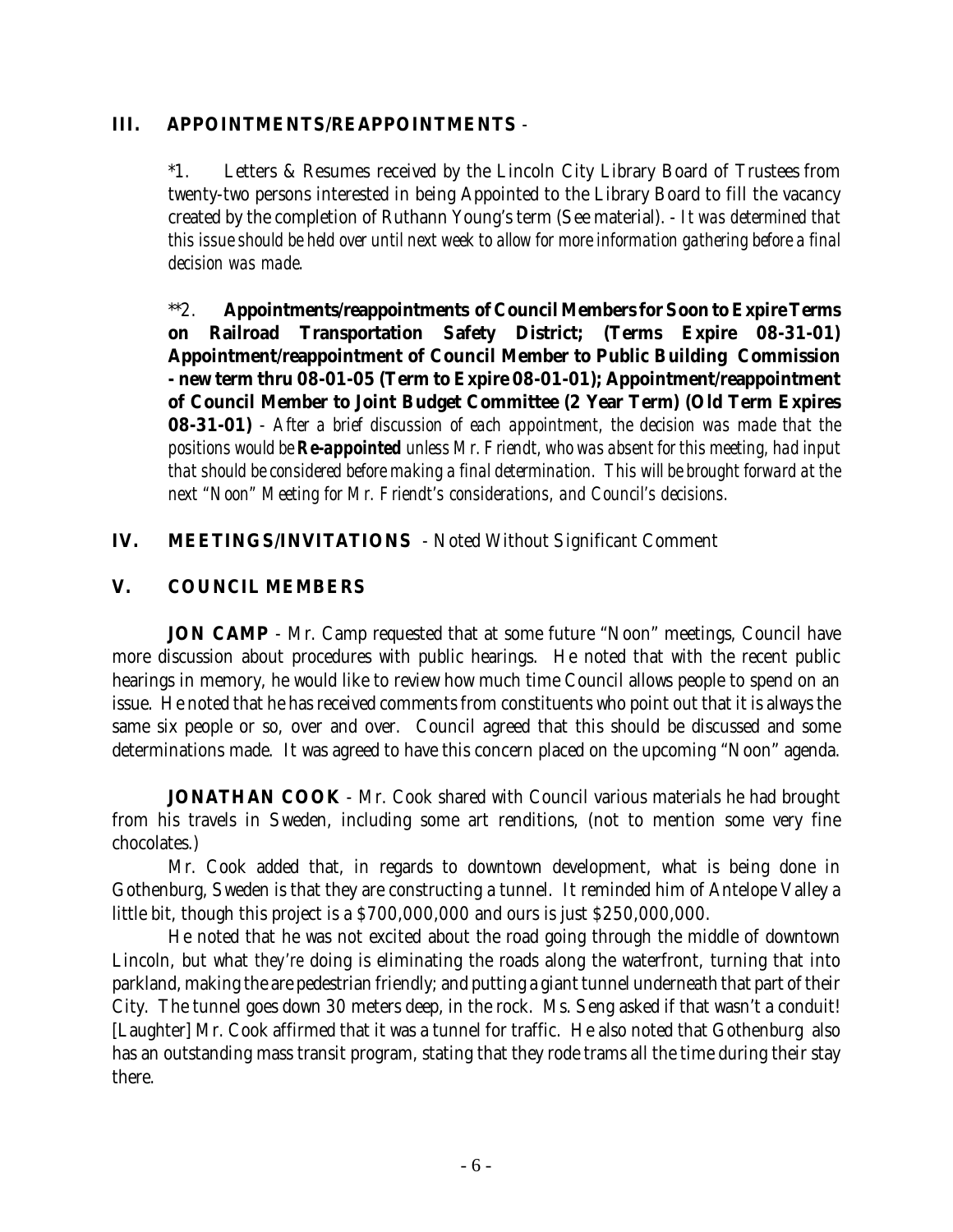#### **GLENN FRIENDT** - Absent

**ANNETTE McROY** - Ms. McRoy stated that she had gone to the Rib-fest this week-end and she wanted to report that the events staff had been very helpful and considerate. She felt they had done a good job in handling some situations that she had observed personally. Mr. Herz commented that there had been over 35,000 people attending, which was 10% more than the record attendance of last year.

**COLEEN SENG** - Ms. Seng wanted to express her appreciation to Mike DeKalb who came to her Citizens Meeting this morning to discuss the Beltway, the Comp Plan and Stevens Creek issues. She noted that Mr. DeKalb did a marvelous job explaining the need and reasoning behind these issues. He went out of his way to come down to the County/City Building and get the maps and visuals for the presentation. Ms. Seng wanted to be sure that her words of appreciation reached the Planning Department. Ms. Ann Harrell indicated that the message would be forwarded.

**KEN SVOBODA** - No Further Comments

**TERRY WERNER** - No Further Comments

ANN HARRELL - No Further Comments

MARK BOWEN - No Further Comments

DANA ROPER - No Further Comments

**VI. REQUESTS OF COUNCIL FROM MAYOR** - Mr. Bowen announced that Mr. Herz would have the Ambulance Report for Council by Thursday Packet Deadline. He also stated that the billings are through August 3<sup>rd</sup> and that is the point at which the reports will continue - 10 days behind. *[Mr. Herz passed out a summary of the report (see attachment) before the meeting adjourned]*

Mr. Bowen noted that -for the Beltway Hearings- the County has ordered a court reporter to transcribe the hearings - verbatim. They believe they'll have the first transcript ready by the time the second hearing is held, so you will be able to see those comments. Mr. Bowen continued noting that the County does want to split the cost. Or the alternative is, if we don't split the cost, they'll charge us if we want a copy of it. Mr. Camp thought since it was televised, there would be no need for a formal transcription, noting that if a verbatim transcript was needed, it could be taken from the video. Mr. Svoboda noted that this had been discussed at the [Beltway Public Hearing Planning Meeting]. If they've ordered it, Mr. Svoboda felt the City really doesn't have a choice.

Ms. Seng asked if the County was concerned about possible litigation. Mr. Cook agreed that the video would be available if transcription was required, though if they believe there will be litigation, it might be good to have a head-start on it. It was noted that Public Works had volunteered to pay the City's share. It was agreed that the City would pay their share, though they would have liked a little more input into the decision.